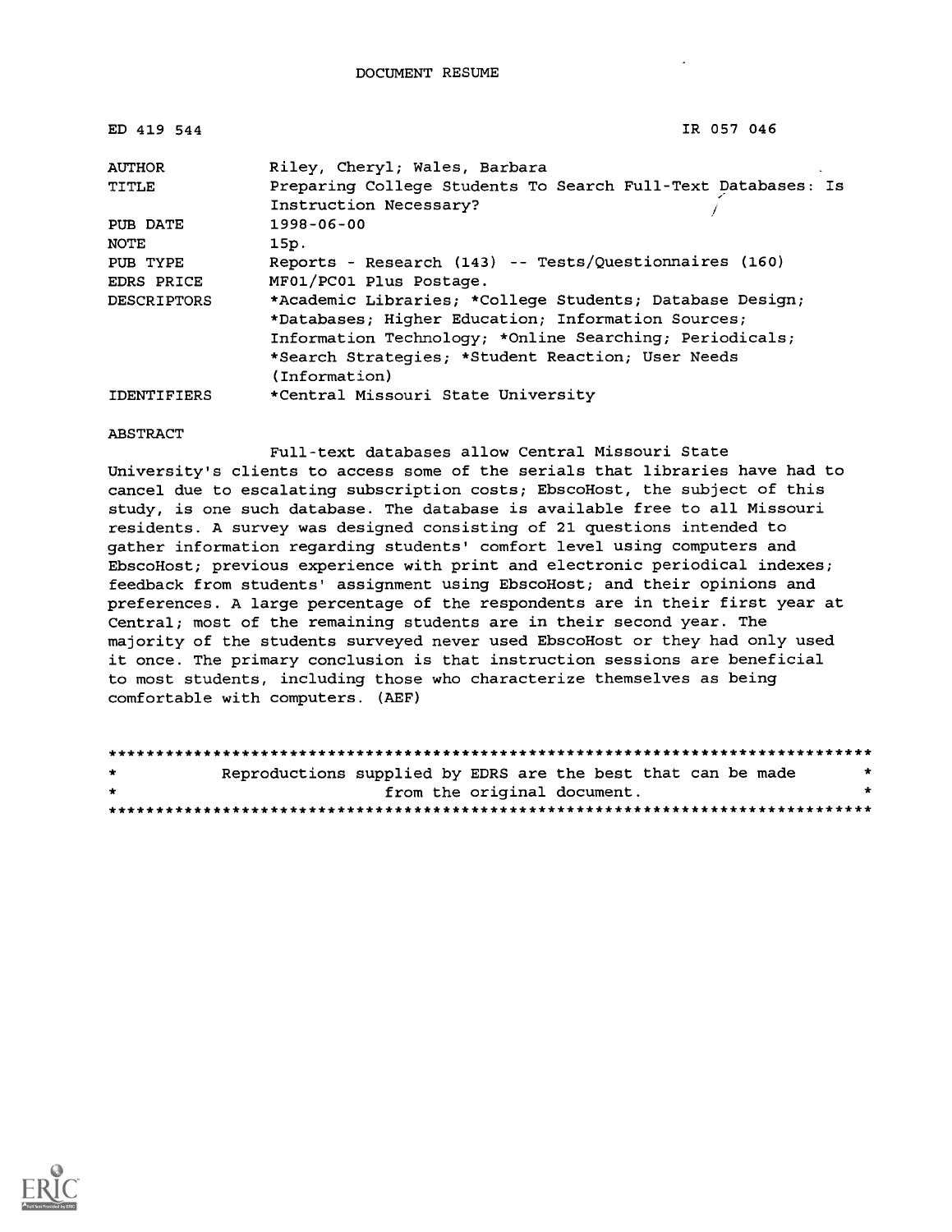$\bullet$ 

TROSTOY6<br>FROSTOV

 $\mathbf{L}$ .

## PREPARING COLLEGE STUDENTS TO SEARCH FULL-TEXT DATABASES: IS INSTRUCTION NECESSARY?

Cheryl Riley

Barbara Wales

Ward Edwards Library Central Missouri State University Warrensburg, Missouri 64093

June 1998

U.S. DEPARTMENT OF EDUCATION<br>Office of Educational Research and Improvement<br>EDUCATIONAL RESOURCES INFORMATION<br>CENTER (ERIC)<br>This document has been reproduced as<br>received from the person or organization

originating it.

Minor changes have been made to improve reproduction quality.

 $\overline{\bullet}$ Points of view or opinions stated in this document do not necessarily represent official OERI position or policy.

"PERMISSION TO REPRODUCE THIS MATERIAL HAS BEEN GRANTED BY

Cheryl Riley

Barbara Wales

TO THE EDUCATIONAL RESOURCES INFORMATION CENTER (ERIC)."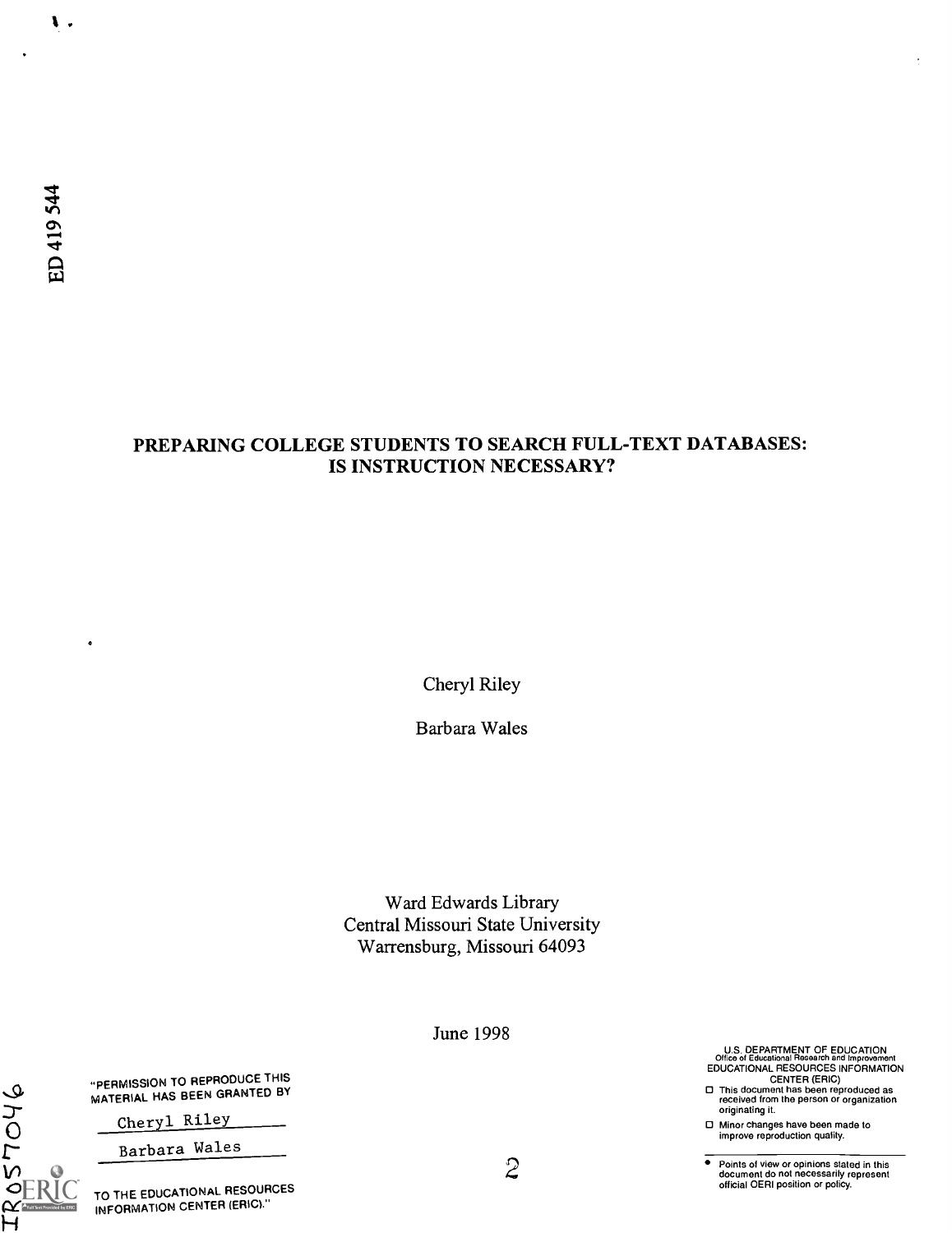## Preparing College Students to Search Full-Text Databases: Is Instruction Necessary?

#### Background

Central Missouri State University is a comprehensive regional university with a fall 1997 enrollment of 11,620. Of this number, 1,470 are freshmen. Central's student body represents a diverse population with individuals from both rural and urban backgrounds, as well as a substantial population of international students. In the 1997-98 academic year, approximately 500 international students are enrolled as full-time students.

Central's library is typical of most in that we are experiencing an increasing number of electronic reference products. Our dependence on CD-ROM's is fading as more products become available through Internet access. Electronic indexes offer flexibility in searching that print sources cannot provide. They allow users to narrow searches more effectively than possible in print searching, and an increasing number of these services provide some full-text possibilities. An additional advantage to such systems is the provision of articles from journals to which the local library does not subscribe. Like all libraries, Central is struggling with escalating serials' costs and has been forced to cancel subscriptions to titles which have become too expensive to own. Full-text databases allow our clients to access some of these titles.

#### EbscoHost

EbscoHost, the subject of this study, is one such database. Central receives EbscoHost as a result of a contract between Ebsco Information Services and the state of Missouri. The database is available free to all Missouri residents. Central students can access *EbscoHost* from

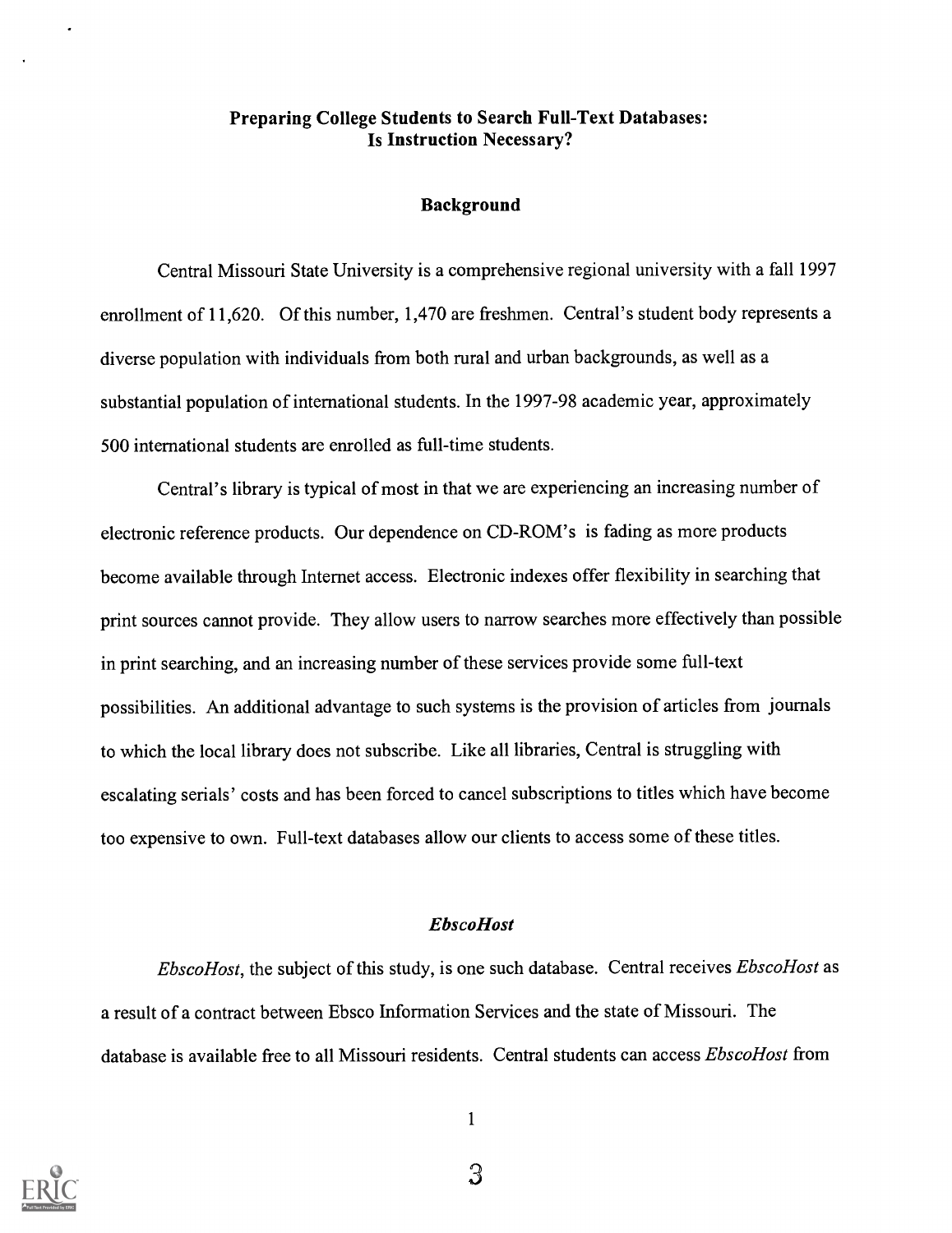the library or any of the computer labs on campus, as well as from residence halls. There is no cost to the student. Since we began the project, we have added Searchbank, another full-text online service. It also allows students access from several points, including the library, all Central computer labs, and the dorms. This pattern, increasing our reliance on full-text databases, is expected to continue.

Two of the librarians who work at the reference desk decided to investigate the effect of prior instruction on clients using *EbscoHost*. There are several reasons for a study of this type. First, many of these databases, including *EbscoHost*, are marketed as ready for the end-user (without benefit of previous instruction or librarian intervention at the time of searching.) Second, many libraries are experiencing a reduction of personnel for reference service, limiting the amount of patron assistance available. Finally, users' growing comfort level with electronic sources, including the Internet, may affect their inclination to conduct independent database searching.

Our goal was to determine the effect of prior instruction on students' use of *EbscoHost*. That is, did students who received a formal introduction to the database perform differently than students who did not receive such instruction? In order to study this, we first identified sections of undergraduate classes with instructors who were interested in our study and enthusiastic in their support. The classes involved were two sections of Freshman Composition; one section of Public Speaking; and four sections of Information Resources, an introductory course on using the college library. The total number of students in the classes was 181, of whom 140 were freshmen. This number represents approximately 10% of our freshmen population.

Early in the fall 1997 semester, one librarian conducted hour-long instruction sessions on EbscoHost for one section of each course; the other group received no instruction. There was



2

Ą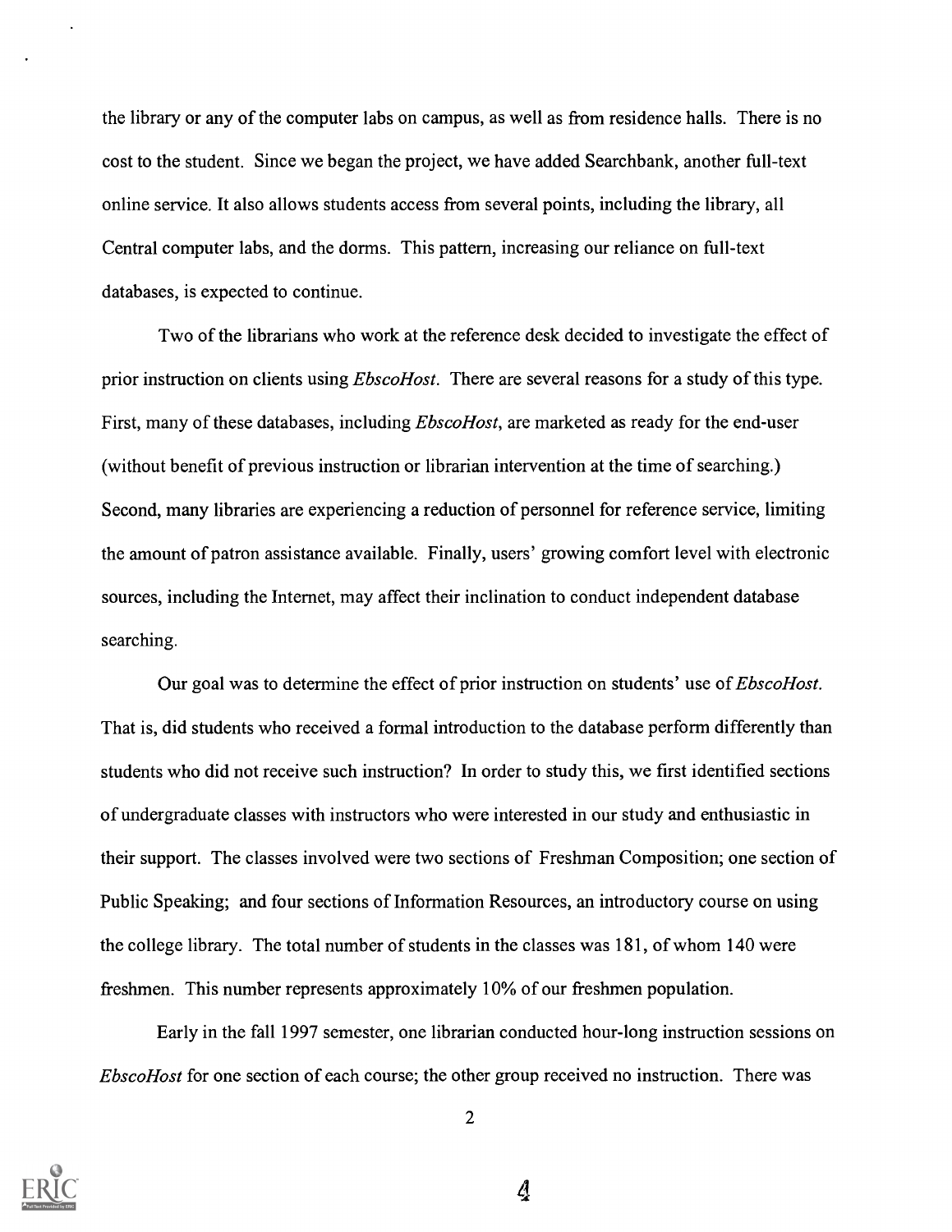only one section of Public Speaking; this class received the instruction session prior to completing the assignment. All groups were given an assignment that involved searching EbscoHost for information. The assignment included a survey, in an attempt to measure students' self-reported levels of satisfaction and ability to search EbscoHost.

One of our goals was to provide instruction for all students who might benefit. Therefore, students who did not receive instruction before the exercise attended a session afterwards. By the conclusion of the project, all sections of classes involved had attended a presentation on *EbscoHost*. As we prepared, we discovered that both the Ebsco Client and the Internet site were subject to connection problems. Because we wanted to present the most helpful possible information to the students, while maximizing the time we had, we decided that preparing a Presentations program incorporating a "canned" demonstration of *EbscoHost* would help ensure consistency of coverage of information. This format allowed us to focus on instruction rather than being overly concerned about and dependent upon connection problems.

The demonstration consisted of an explanation of the database, the Windows environment, common commands and search strategies, and ways to narrow the search. We provided examples of types of searches, along with realistic problems and how to resolve them.

We entered the study with several expectations. We expected that instruction sessions would improve students' ability to search *EbscoHost*; that many students would not feel they needed assistance; and that our users would appreciate not having to come to the library to use it.

We designed a survey which consisted of 21 questions, intended to gather information regarding the students' comfort level using computers; previous experience with print and electronic periodical indexes; feedback from students' assignment using *EbscoHost*; and their opinions and preferences. A copy of the instrument is attached.



3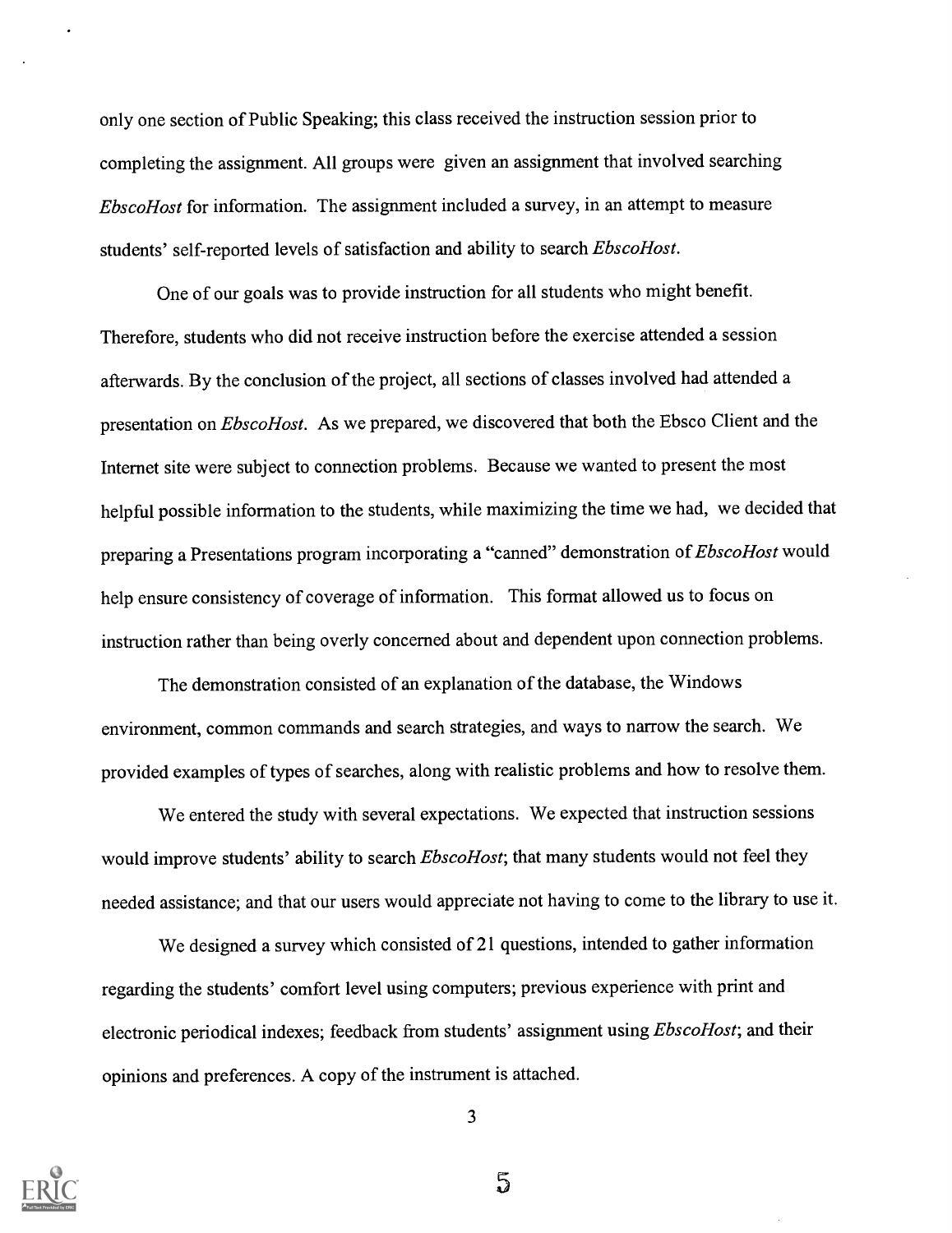#### Definition of Terms

In order to ensure understanding, the following definitions are offered:

| demo group:      | the group which received instruction prior to completing the assignment      |
|------------------|------------------------------------------------------------------------------|
| non-demo group:  | the group which did not receive instruction prior to completing the          |
|                  | assignment                                                                   |
| reference room:  | the primary service point for the library. Librarians are available to offer |
|                  | assistance with print and electronic reference sources                       |
| search terms:    | words and phrases selected by the user to retrieve information on a          |
|                  | particular topic                                                             |
| search strategy: | ability to combine search terms in a logical matter to retrieve information  |
| boolean:         | the logic used to combine search terms with operators (words such as         |
|                  | "and," "or," and "not") which have special meanings in search statements     |

#### Survey Results

A large percentage of the respondents--80.43% of the demo group and 74.16% of the non-demo group--are in their first year at Central. Most of the remaining students are in their second year. We learned that the majority of students surveyed had never used EbscoHost or had used it only once. Approximately 80% of both the demo and non-demo group fall into the category of using this product never or only one time. While this finding did not surprise us, we were startled to learn that approximately 40% of the demo group and 44% of the non-demo group reported no previous print index usage. Approximately 55% of the demo group and 45% of the non-demo group had used print indexes two or more times. Slightly less than half of each group had used CD-ROM indexes two or more times. Many had never used CD-ROM indexes.



 $\mathcal{S}$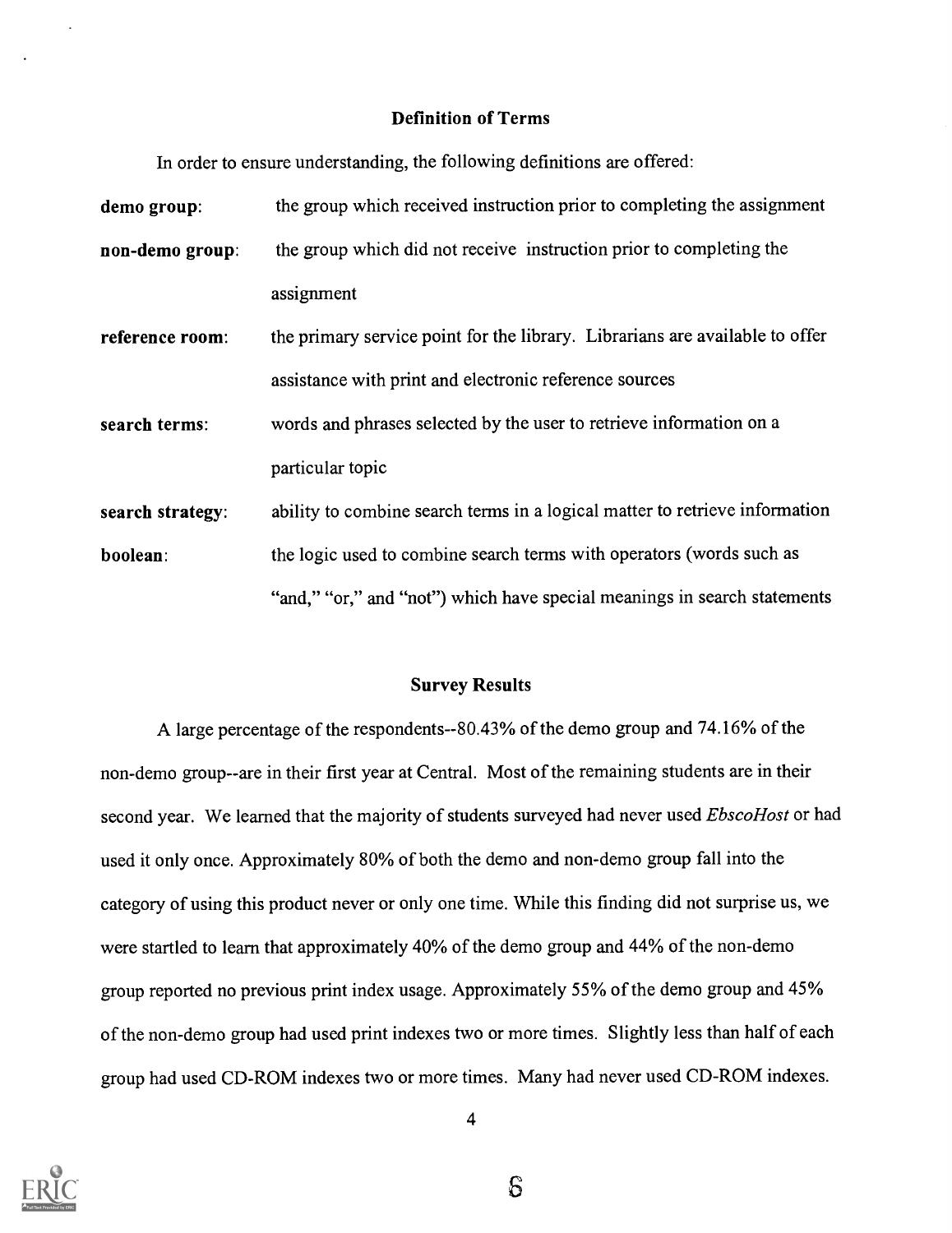Most students responded positively to the first question, "Are you comfortable using computers?" Both the demo and non-demo group were very similar in their responses, as we expected. 76.09% of the demo group and 78.66% of the non-demo group said yes to this question. However, a significant percentage--22.83% of the demo group and 20.22% of the nondemo group--indicated their lack of comfort using computers.

Because *EbscoHost* is available from several locations on campus, we were interested in knowing where students used this service. By far the greatest number came to the Reference Room; some used *EbscoHost* from the computer lab in the library or others on campus, or from their dorm rooms. Those who had the demo were much more likely to use *EbscoHost* from their dorm rooms: perhaps the other students didn't know this was possible. Students who came to the library building were much more likely to use *EbscoHost* in the Reference room than from the computer lab in the building.

Most students were happy with their search results; many felt that they retrieved "too much" information (approximately 36% from the demo group and 38% from the non-demo group.) This is a common problem that librarians frequently encounter. Students often experience difficulty narrowing a search to a manageable number of responses.

We assigned topics that we knew were covered by *EbscoHost* for the students to research, so we knew that, in most cases, a boolean search strategy would be required. Most students used two or three search terms to perform their search. Approximately 70% of both groups were able to find their information after only one search.

Of the demo group, 30.43% stated that they strongly agreed with the statement "I liked EbscoHost." Only 14.61% of the non-demo group felt the same way. Over 51% of the demo group agreed with the statement, while more than 41% of the non-demo group did.



5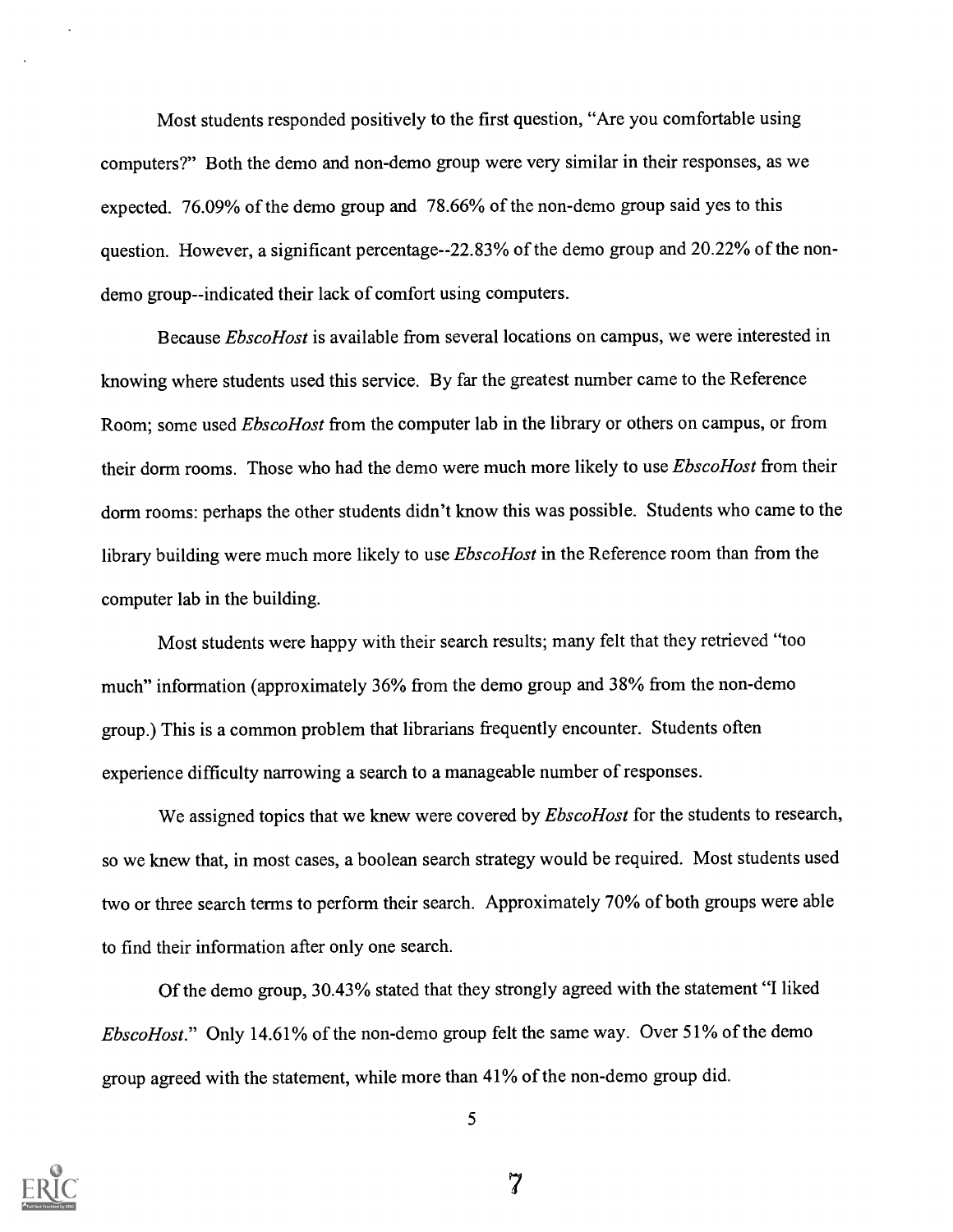Approximately 82% of the demo group liked the product, while 56% of the non-demo group did. This difference seems significant. It appears that the students who had the benefit of a demo prior to use felt more comfortable and confident as they used the database.

When asked to respond to the statement, "I will use *EbscoHost* again," approximately 88% of the demo group strongly agreed or agreed, while approximately 66% of the non-demo group strongly agreed or agreed. The fact that the group that had received instruction prior to the assignment is more positive about the product reinforces the benefits of such efforts.

One question attempted to measure students' preferences for *EbscoHost* or print indexes. Approximately 77% of the demo group strongly agreed or agreed that they prefer EbscoHost to print indexes; of the non-demo group, about 60% felt the same way. A similar pattern was found in the students' preference for *EbscoHost* to CD-ROM indexes. Almost half of those receiving the demo prefer the former; of the students who did not receive instruction prior to use, only 27% indicated a preference for EbscoHost.

The reasons students listed for preferring this product varied by group. The demo group especially liked the ability to locate full-text articles; the non-demo group appreciated its ease of use. We wonder what percentage of students in that group even realized the full-text capability-something that was emphasized in the instruction session. Similarly, fewer students who had not received instruction listed the availability out of the library. Again, they may not have been aware of this aspect. A striking difference between the two groups is the greater preference for the product among those who have received instruction: 23.60% of the non-demo group stated that they do not prefer *EbscoHost*, compared to only 8.70% of the demo group.

Measurements of both ease of use and need for assistance were improved by the instruction session. Most students found *EbscoHost* easy to use. Of the demo group



6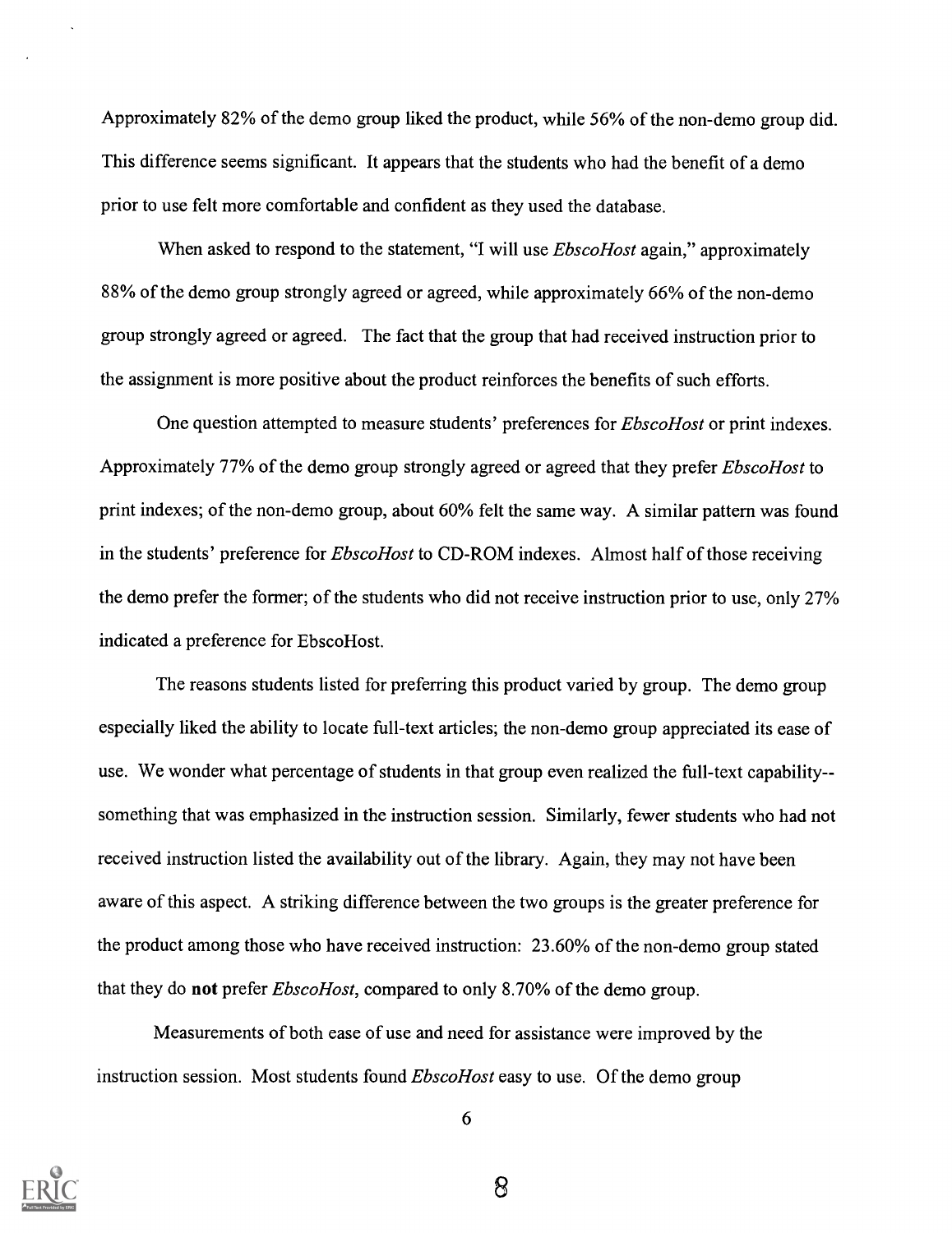respondents, 38% strongly agreed that it is easy to use, while 24% in the non-demo group did. Most students did not think they needed help with *EbscoHost* to complete the activity. Of the demo group, 24% appeared to need some help, while 35% of the non-demo group did.

About half of all students involved in the study felt that an instruction session was a good idea. About 51% of the demo group believed they benefited from theirs, while 45% of the non-demo group felt that one would have been beneficial to them. Only 10% in the demo group seemed to feel that the session was not helpful; about 11% in the non-demo group believed that it would not be helpful. These numbers appear to support the idea of providing such sessions.

#### Correlational Analysis

We subjected some questions to correlational analysis to further investigate the relationship between various factors. We were especially interested in determining the effect of the demo on the students who indicated they were uncomfortable with computers. 58% of those not attending a demo needed help to complete the assignment; 38% of those who attended a demo needed help. It appears that this group benefited significantly from the instruction session. Similarly, we were interested in the effect of the demo on the students who said they feel comfortable with computers. We discovered that 29% of those who did not attend a demo needed help to complete the assignment, while 19% of those who attended the demo needed help. Our conclusion is that even the students who are not intimidated by the technology benefited from the instruction session.

Further correlational analysis was used to determine the relative helpfulness of the instruction session: was it equally helpful to both groups of students--those who feel comfortable with computers and those who do not? Of the students who don't feel comfortable with



7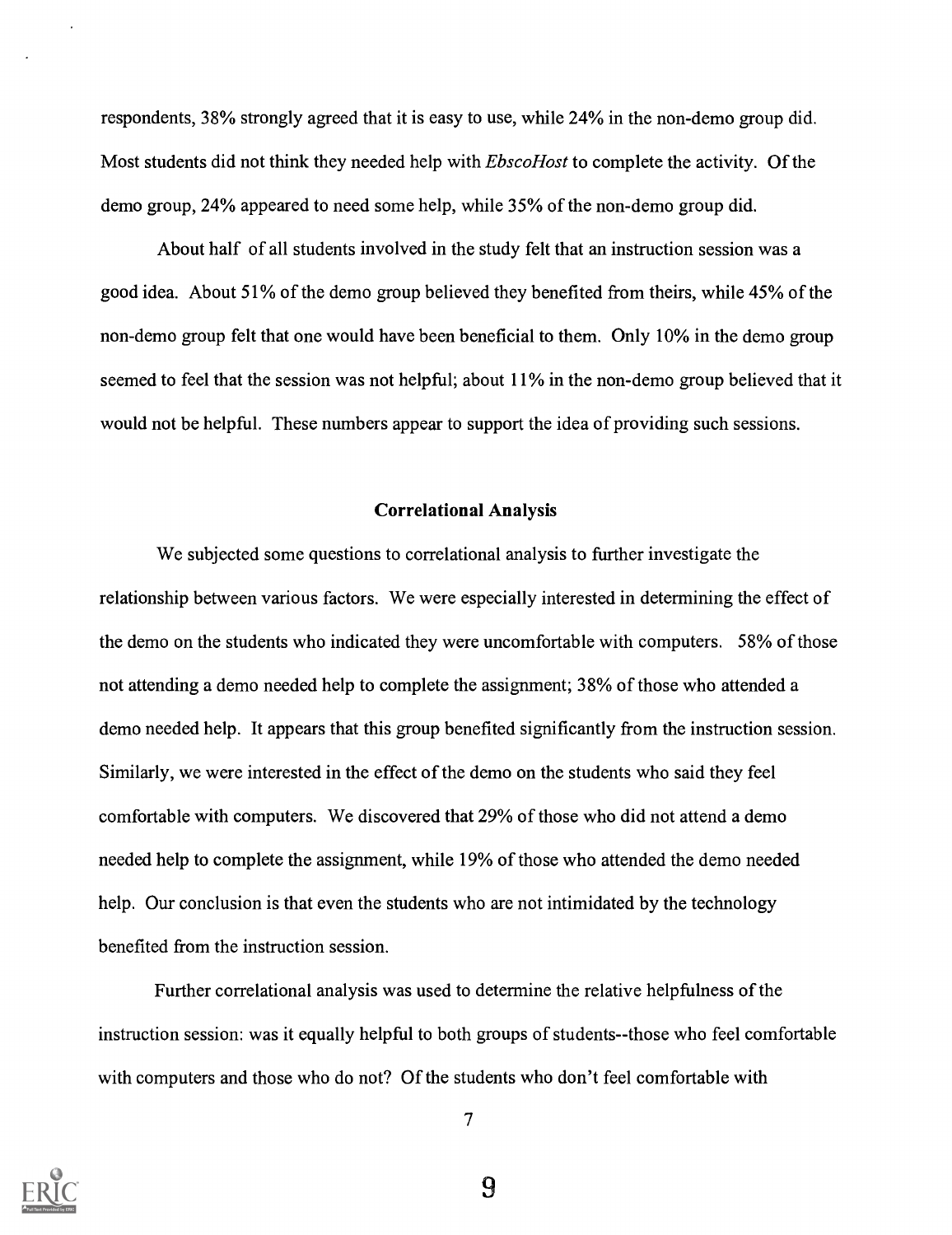computers, 63% of the students who attended a demo agreed or strongly agreed with the statement that the instruction session helped. A much smaller number (37%) of those who did not attend a demo felt that doing so would have been helpful. Perhaps we can deduce from this data that an instruction session often turns out to be more helpful than students anticipate. Of the students who feel comfortable with computers, 50% of those who attended a demo found it helpful; 25% of those who did not attend a demo felt that it would be helpful. Again, we see the pattern that students seem to find the session more helpful than they would predict.

We investigated the effect of instruction on a student's perception of ease of use. Of the students who did not receive a demo before completing the assignment, 63% of the noncomputer users felt that *EbscoHost* was easy to use; 62% of the computer users felt this way. Of the students who attended a demo before completing the assignment, 76% of the noncomputer users found *EbscoHost* easy to use; 94% of the computer users found it easy to use.

The positive finding for librarians is that, in both populations, there was a correlation between attending the instruction session and the user's judgment of ease of use. The most significant difference was for the students who feel comfortable with computers: 94% of the demo group verses 62% of the non-demo group found it easy to use.

#### Findings about EbscoHost

- In general, students who attended instruction sessions before completing an assignment on *EbscoHost* liked the product better and were more inclined to use it in the future.
- They needed somewhat less assistance than students who did not receive prior instruction.
- They found the product easier to use.



8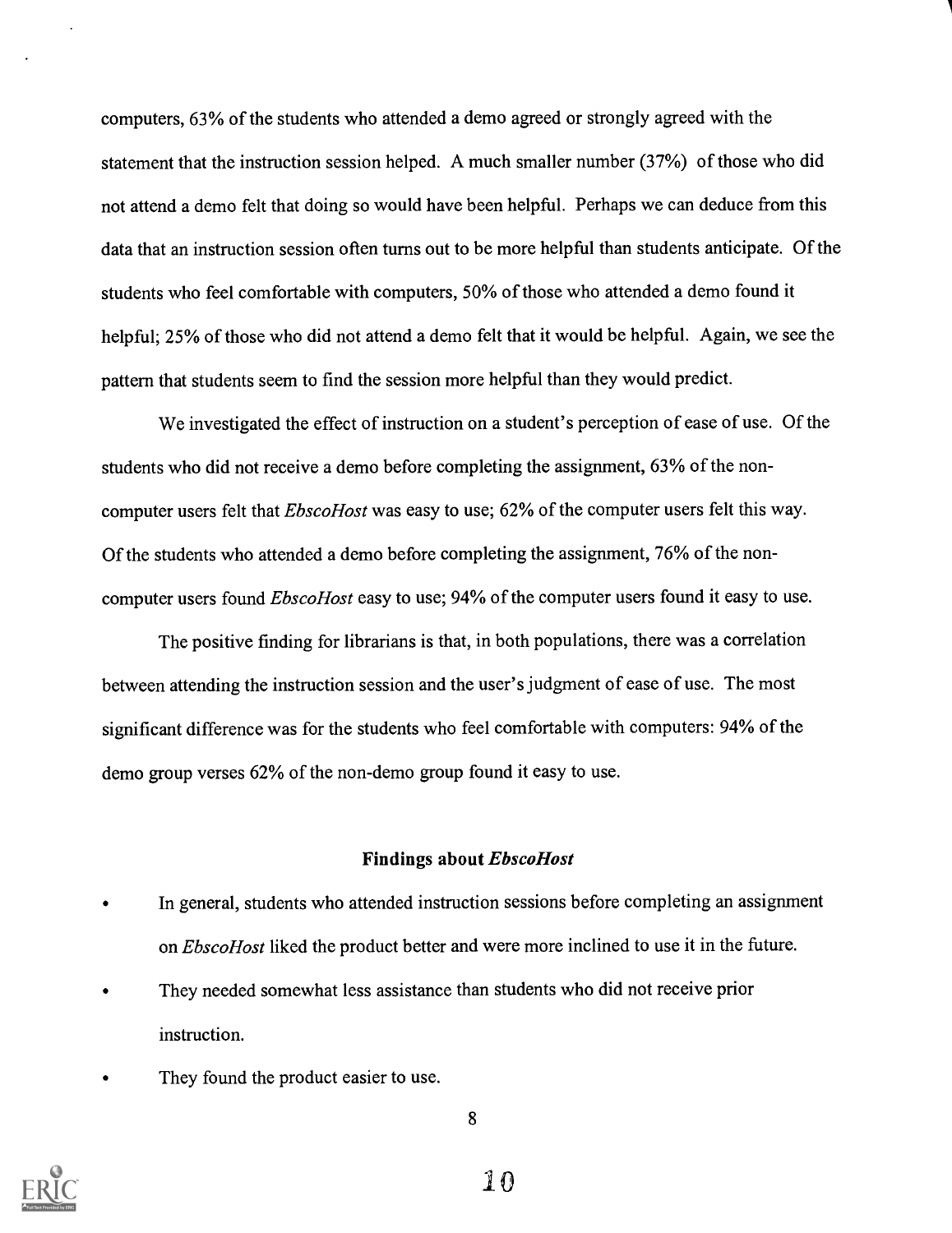Both groups--computer users and non-users--benefited from instruction, perhaps more than they had expected.

#### Findings about our Clientele

- Many students don't want to use the Computer Commons Laboratory, found in the same building.
- Students often don't understand our terminology. For instance, many don't know what we mean by the term "Reference Room." They don't understand what we mean by "search term."
- A significant number of students said that they have never used an index--either in print or electronic form.
- Students wanted more help than we expected.
- Instruction sessions provide important peripheral knowledge --such as the fact that EbscoHost can be accessed from dorm rooms and is widely available in the state.
- More students than expected said they received too much information.

#### Conclusions

The primary conclusion is that instruction sessions are beneficial to most students, including those who characterize themselves as being comfortable with computers. Because students who have received such instruction require less help when using the database, this group instruction time is time well-spent. Librarians often feel that our users come to us with little prior experience with standard reference sources. Our data confirmed that suspicion. We asked all students about their previous experience using print indexes. Of the 193 respondents, only 36

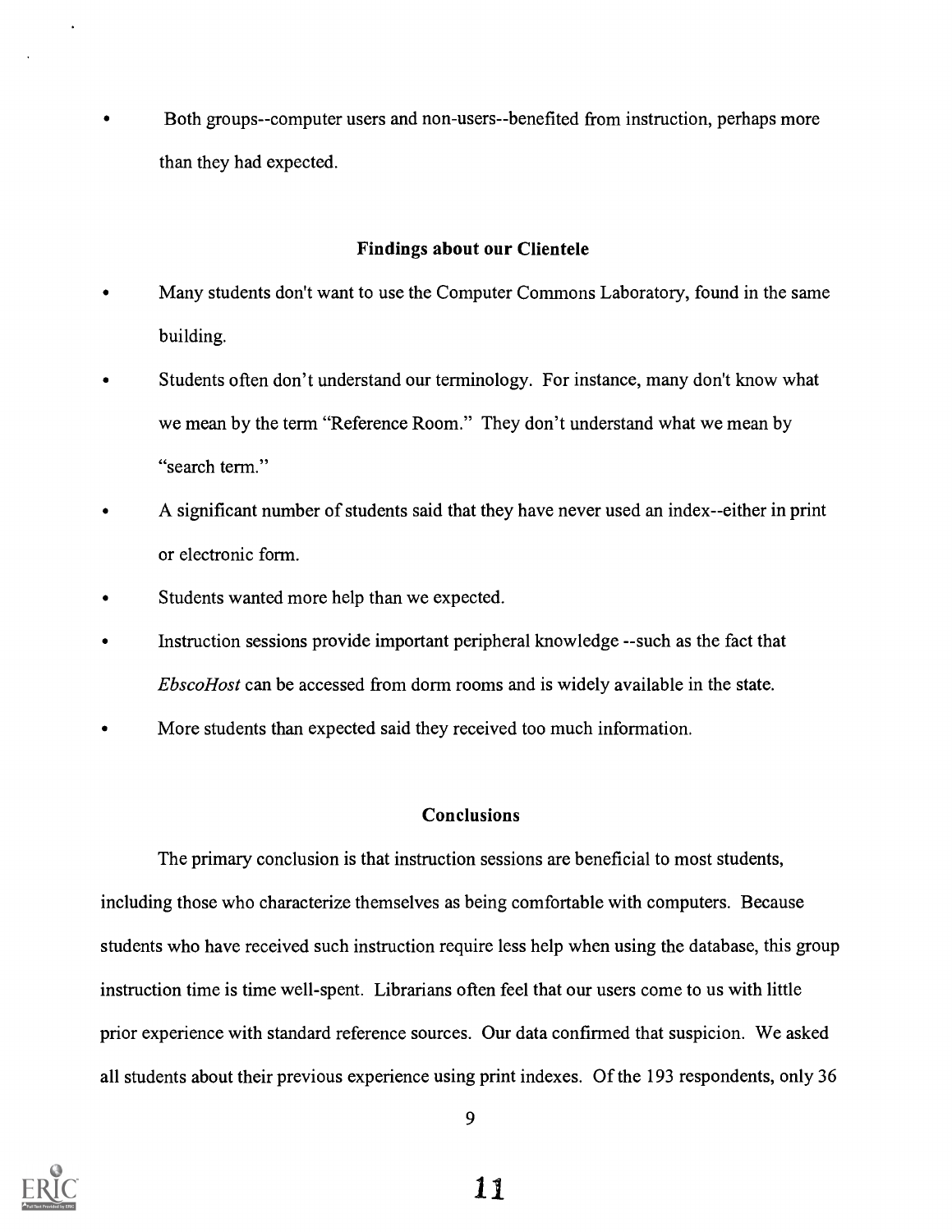indicated that they had previously used print indexes more than five times--a number which would hardly qualify them as "heavy users." The fact that only 19% stated that they had this level of print index usage reveals their limited experience. While 30% of the demo group placed themselves in this category, only 8% of the non-demo group did so, possibly indicating a lack of vocabulary. That is, it's possible that fewer of those who did not receive an instruction session understood the meaning of the term "print index." Because we reviewed basic library resources and some terminology in the instruction sessions, those who did not attend a session prior to completing the assignment may have failed to understand the question. Nevertheless, the number is discouragingly low.

### Implications for the Future

We would like to repeat this study, or conduct a similar one, on Searchbank, our new online database. We would have students search for information on their own question, rather than one that we assigned to them.

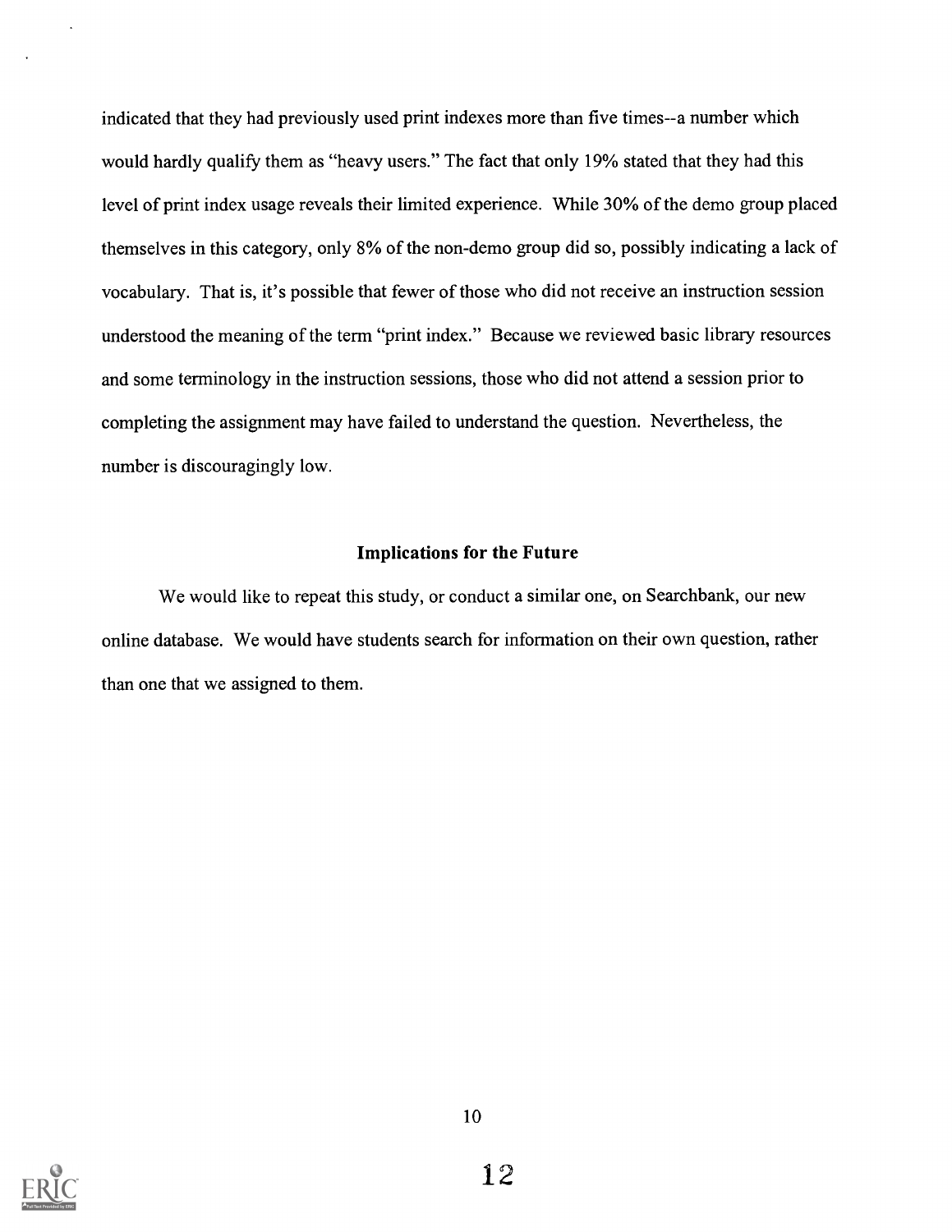Class & Section:

## LIBRARY ASSIGNMENT

Circle your response to the following questions:

I feel comfortable using computers

yes no

This is my year at Central first second third fourth more than four

For this portion of the activity, you are to find articles to use as evidence for your point-of-view in a "paper" you may be assigned. Your topic is:

Use EBSCOhost MasterFILE Fu11TEXT 1000 to complete this activity. Use your topic to answer the following questions.

1. List the complete citation from EBSCOhost of a full-text article on your assigned topic.

2. My first search used the term(s)  $\frac{1}{2}$   $\frac{1}{2}$   $\frac{1}{2}$   $\frac{1}{2}$   $\frac{1}{2}$   $\frac{1}{2}$   $\frac{1}{2}$   $\frac{1}{2}$   $\frac{1}{2}$   $\frac{1}{2}$   $\frac{1}{2}$   $\frac{1}{2}$   $\frac{1}{2}$   $\frac{1}{2}$   $\frac{1}{2}$   $\frac{1}{2}$   $\frac{1}{2}$   $\frac{1}{2}$   $\frac{1$ 

And gave me hits.

3. Other terms I searched under were (please list all that you used) <u>contained</u>

Please answer the following questions about the EBSCOhost activity you just completed. Circle your response:

Prior to this activity, I had used EBSCOhost never once 2-5 times more than 5 times  $13$ 

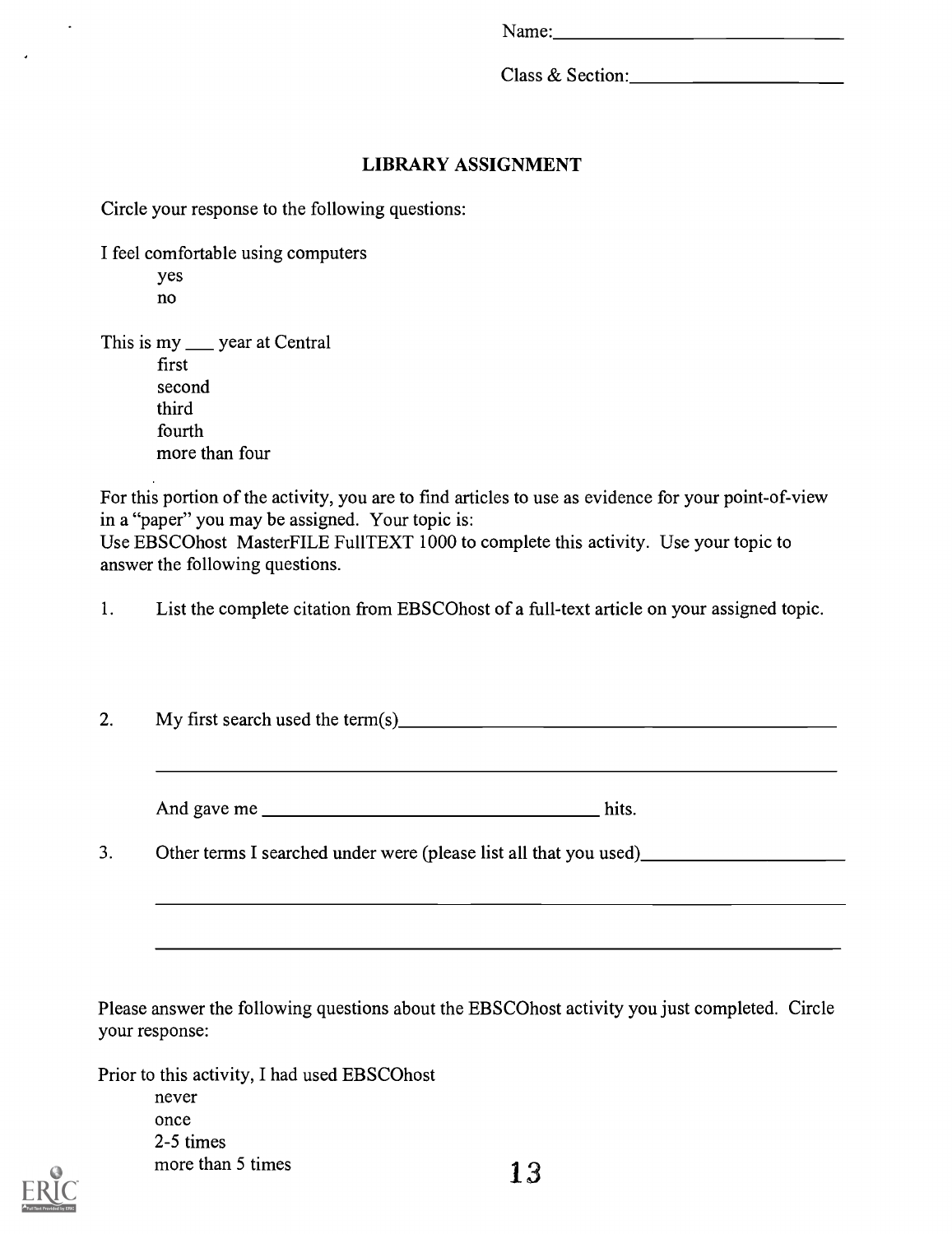Prior to this activity, I had used print indexes (a print index is a paper volume such as Readers Guide to Periodical Literature located on the index tables in the reference room)

never once 2-5 times more than 5 times

.

Prior to this activity, I had used CD-ROM indexes

never once 2-5 times more than 5 times

For this activity, I used EBSCOhost in the Reference Room in the Self-Instruction Center at a campus computer lab not in the library in my residence hall or home other (please specify)

My search gave me:

no results just enough to complete the activity too much

I used \_\_\_\_\_\_\_ search terms

one two three more than three

I did \_\_\_\_\_\_ searches to find the information I needed

one two three four to ten more than ten

I liked EBSCOhost

strongly agree agree neither agree nor disagree disagree strongly disagree

I will use EBSCOhost again

strongly agree agree neither agree nor disagree disagree strongly disagree 14

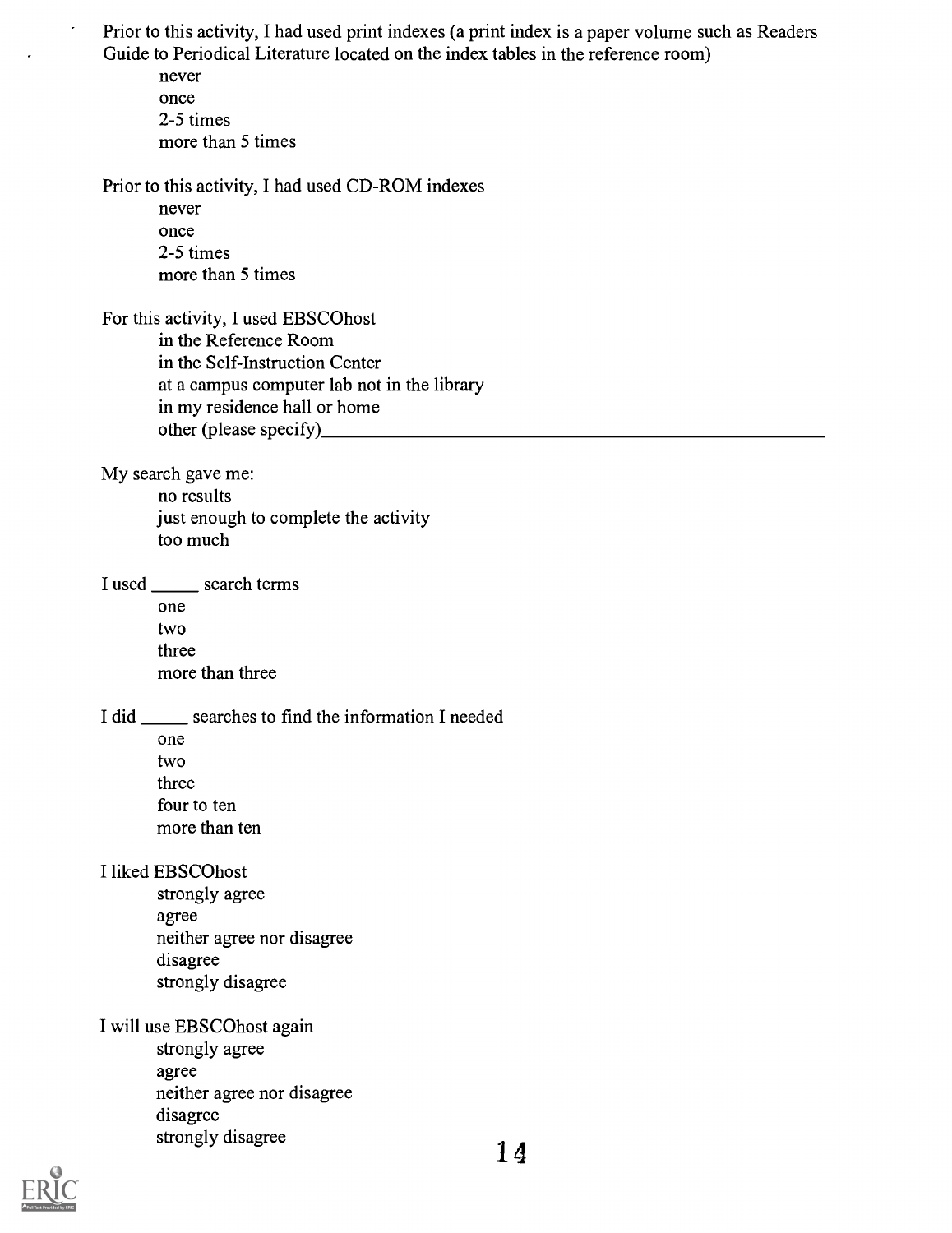I prefer EBSCOhost to print indexes (a print index is a paper volume such as Readers Guide to Periodical Literature located on the index tables in the reference room)

strongly agree agree neither agree nor disagree disagree strongly disagree

 $\chi$  .

I prefer EBSCOhost to CD-ROM indexes

strongly agree agree neither agree nor disagree disagree strongly disagree

The reason I prefer EBSCOhost is ability to find full-text articles easier to use I don't have to come to the library I do not prefer EBSCOhost

EBSCOhost is easy to use strongly agree agree neither agree nor disagree disagree strongly disagree

I needed help with EBSCOhost to complete this activity

strongly agree agree neither agree nor disagree disagree strongly disagree

An instruction session would have helped me use EBSCOhost

- strongly agree agree neither agree nor disagree disagree strongly disagree
- I spent \_\_ amount of time on this activity thirty minutes or less thirty-one minutes to an hour sixty-one minutes to 2 hours more than 2 hours